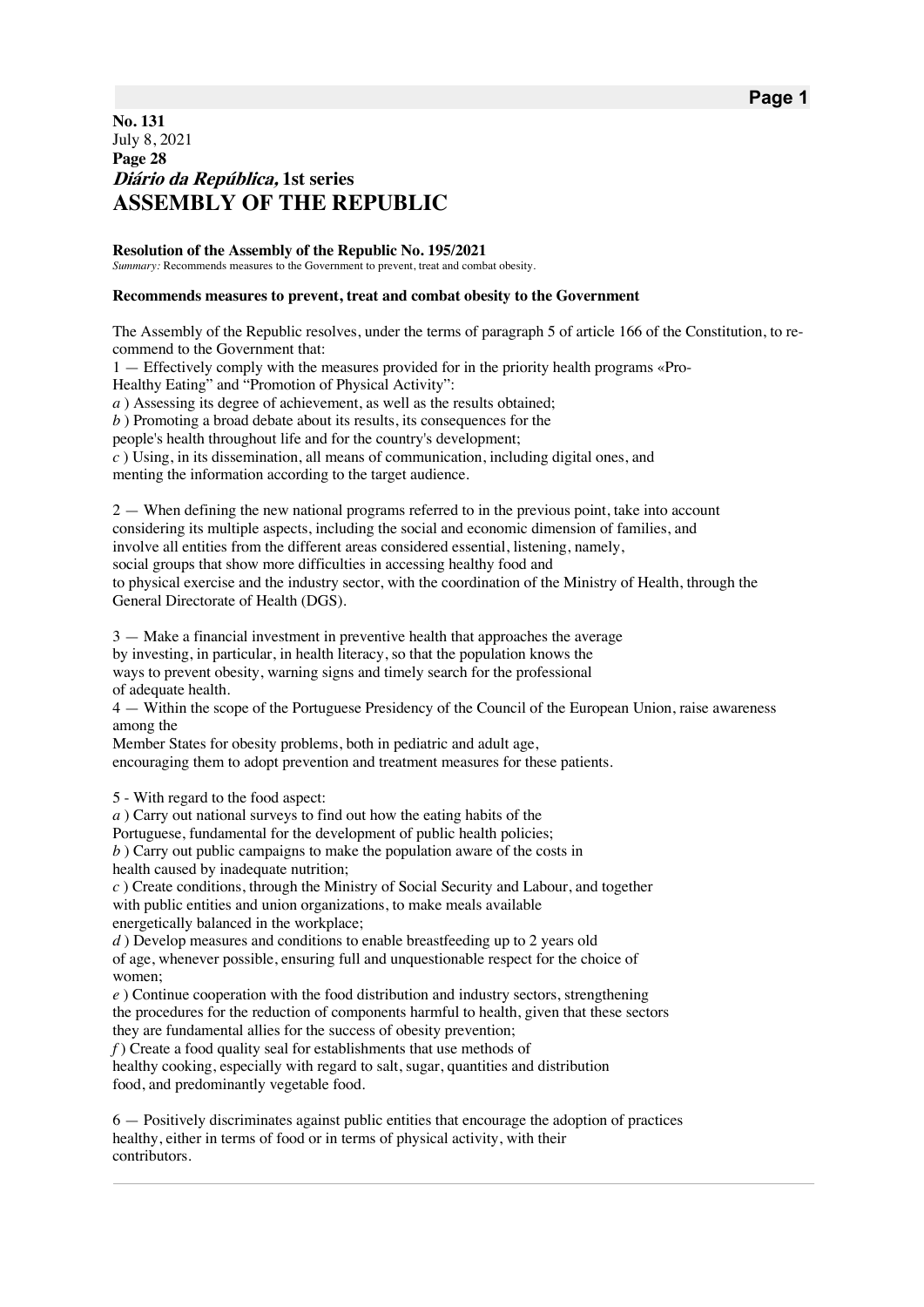## **No. 131** July 8, 2021 **Page 29 Diário da República, 1st series**

7 — Increase the time dedicated to the practice of physical activity in a school context.

8 — At the level of primary health care, reinforce the implementation of the fight obesity and develop preventive measures aimed at the causes of obesity, through:

*a* ) Encouraging obesity prevention and patient follow-up consultations with pre-obesity and obesity, with a view to treating obesity in the early stages of disease development;

*b*) The increase in nutrition and psychology consultations, for early intervention and in a generalized way, using the Integrated Assistance Process for Pre-Obesity and ensuring its effective implementation throughout the territory;

*c* ) The implementation of preventive interventions for obesity centered on the family and schools, as well as obesity and metabolic disorders screening programs in community groups. and in a work context, by the care units in the community;

*d*) The execution of obesity and metabolic alterations screening programs by unipersonalized health care facilities and by family health units;

*e* ) The creation, in each health center, of a multidisciplinary team of primary care to pre-obesity and obesity class I people , consisting of at least one doctor, one nurse, one a nutritionist, a psychologist and a professional exercise specialist;

*f* ) The hiring of professional specialists in physical exercise who prescribe exercise regular, safe and effective physical activity in each health center.

9 — At the level of the public hospital network:

*a* ) Increase the number of obesity consultations, namely increasing consultations obesity hospitals for patients with class II obesity with comorbidities and with obesity. class III in hospitals and local health units;

*b* ) Ensure that all children with overweight and obesity have access to services of nutrition and psychology;

*c* ) Ensure compliance with the DGS rules regarding the hospital referral of these patients, so that they have quick access to a specialty consultation;

*d*) Create conditions to increase the number of obesity surgeries, giving priority to patients whose surgical treatment of obesity has been suspended as part of the disease pandemic COVID -19, so that it is not compromised;

*e* ) Empower all obesity surgical treatment centers, including centers

of high differentiation in the surgical treatment of obesity, in order to reach the level of service necessary for an effective treatment of obesity in the Portuguese population.

10 - Ensure the effective functioning of obesity treatment centers properly

accredited by the DGS and make available, in each regional health administration, at least one multidisciplinary center for the treatment of obesity, implementing a program in these centers. surgical treatment of obesity and creating or developing a multidisciplinary consultation for therapeutic decision, with regard to the Multidisciplinary Assessment of Surgical Treatment of the Obesity.

11 - With regard to health professionals:

*a*) Ensure the completion of admission competitions for the necessary professionals, namelymind of psychology and nutrition, in particular for primary care; *b* ) Invest in greater training in obesity for specialists in General Medicine and Familiar.

12 - Take the necessary measures so that the drugs currently used in combat to obesity, and duly authorized by INFARMED — National Medicines Authority and Health Products, IP, are reimbursed by the National Health Service, creating a pharmacological subgroup for the treatment of obesity and predicting its maximum contribution.